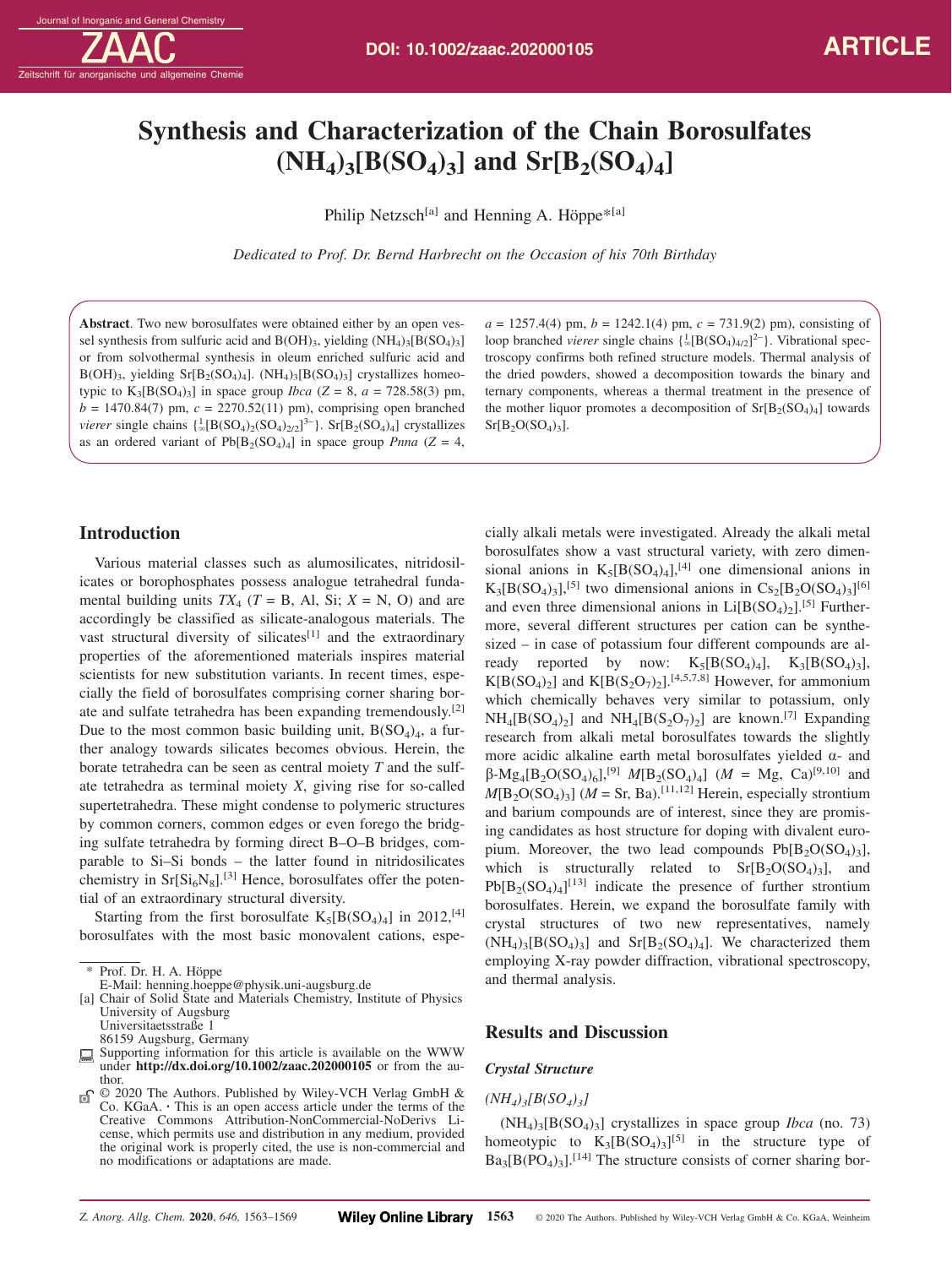# **ARTICLE**

ate and sulfate tetrahedra forming open branched *vierer* single chains parallel along the (100) direction (Figure 1). Each borate tetrahedron is connected to four adjacent sulfate tetrahedra, whereas the sulfate tetrahedra can be distinguished between bridging ones – connected to two borate tetrahedra – and terminal ones – connected to one borate tetrahedron. Hence, the anion can be described by the Niggli formula  $\frac{1}{2}$  [B(SO<sub>4</sub>)<sub>2</sub>(SO<sub>4</sub>)<sub>2/2</sub>]<sup>3-</sup>]. By eying the corner sharing connection pattern of the supertetrahedra with a B:S ratio of 1:3, unbranched *zweier* single chains result, comparable to the silicate chains in  $\text{Ag}_2[\text{SiO}_3]$ .<sup>[15]</sup>



**Figure 1.** Crystal structure of  $(NH_4)_{3}[B(SO_4)_3]$  viewed along (100); sulfate tetrahedra yellow, borate tetrahedra green, nitrogen atoms blue, and hydrogen atoms white.

Within the borate tetrahedron short B-Oterm bonds [143.90(13) pm] towards the terminal sulfate tetrahedra occur, whereas the B–O<sup>br</sup> bonds [149.50(14) pm] towards the bridging sulfate tetrahedra are significantly longer (Table 1). The bridging sulfate tetrahedron exhibits two short S<sup>br</sup>–O<sup>term</sup> bonds [143.48(11) pm] towards the terminal oxygen atom and two long  $S<sup>br</sup>$ -O<sup>br</sup> bonds [152.33(10) pm] towards the bridging oxygen atoms. Similar behavior is found for the terminal sulfate tetrahedron with three short  $S^{term}-O^{term}$  bonds  $[143.91(12)$  -145.00(12) pm] and one long  $S^{term}$ – $O^{br}$  [157.99(10) pm]. This is in line with the values found for bridging and terminal sulfate tetrahedra in other borosulfates.[5,16] The deviation from the tetrahedral symmetry<sup>[17,18]</sup> amounts to  $-0.59\%$  for the borate tetrahedron and –0.09% for the terminal sulfate tetrahedron and  $-0.51\%$  for the bridging one. Furthermore, the BS<sub>4</sub> supertetrahedron shows a deviation of –2.91%, which is comparatively small for such huge moieties found in borosulfates.<sup>[7]</sup>

Table 1. Selected interatomic distances /pm and angles /° in the compounds  $(NH_4)_3[B(SO_4)_3]$  and  $Sr[B_2(SO_4)_3]$  (esds in parentheses).

|                                                                                                      | $(NH_4)$ <sub>3</sub> $[B(SO_4)$ <sub>3</sub> ]                                                 | $Sr[B_2(SO_4)_4]$                                                       |
|------------------------------------------------------------------------------------------------------|-------------------------------------------------------------------------------------------------|-------------------------------------------------------------------------|
| $M=O$<br>$\Sigma r_{\rm ion} (M - O)^{[22]}$                                                         |                                                                                                 | $254.0(3)-270.4(3)$<br>271                                              |
| $Sbr-Obr$<br>$Sbr-Oterm$<br>$S^{term}$ - $O^{br}$<br>$S^{term}$ - $O^{term}$<br>$B-Obr$<br>$B-Oterm$ | 152.33(10)<br>143.48(11)<br>157.99(10)<br>$143.91(12) - 145.00(12)$<br>149.50(14)<br>143.90(13) | $141.7(3) - 142.3(3)$<br>$152.6(3) - 154.5(3)$<br>$146.5(6) - 147.1(6)$ |
| $O-S^{br}-O$<br>$O-Sterm-O$<br>$O-B-O$                                                               | $97.76(7) - 114.98(10)$<br>$105.92(6) - 114.17(8)$<br>$106.86(5) - 118.4(2)$                    | $103.6(2) - 117.5(3)$<br>$106.3(4) - 114.1(5)$                          |

Charge compensation is achieved by  $NH_4^+$  cations embedded by hydrogen bonds towards the terminal oxygen atoms of the sulfate tetrahedra (Figure 2). Both crystallographically independent ammonium cations comprise four hydrogen bonds of moderate strength.[19] The hydrogen-acceptor distances *d*(H-A) range between 185 and 214 pm, the donor-acceptor distances *d*(D-A) range between 276 and 299 pm and the bond angles (DHA) are found between 146 and 175°. The eightfold coordination observed for the potassium cations in  $K_3[B(SO_4)_3]$  is retrieved by considering also weak hydrogen bonds<sup>[19]</sup> with  $d(H-A)$  in the range from 247 to 284 pm.



**Figure 2.** Hydrogen bonds in  $(NH_4)_{3} [B(SO_4)_{3}]$ ; moderately strong hydrogen bonds are displayed as thick dashed orange lines, weak hydrogen bonds as thin dashed grey lines.

#### $Sr[B_2(SO_4)_4]$

 $Sr[B_2(SO_4)_4]$  crystallizes in space group *Pnna* (no. 52) as ordered variant of  $Pb[B_2(SO_4)_4]$ .<sup>[13]</sup> The structure comprises one dimensional chains of alternating corner sharing borate and sulfate tetrahedra running parallel to the (001) direction (Figure 3). Thus, Loewenstein's rule<sup>[20]</sup> is obeyed in contrast to our previously reported  $Sr[B_2O(SO_4)_3]$ .<sup>[11]</sup> Each borate tetrahedron is connected to four adjacent sulfate tetrahedra, whereas the sulfate tetrahedra itself are connected to two adjacent borate tetrahedra. The resulting chain of four membered rings can be described as loop branched *vierer* single chain with the Niggli formula  $\{\frac{1}{\infty} [B(SO_4)_{4/2}]^{2-}\}\$ . In contrast to  $(NH_4)$ <sub>3</sub>[B(SO<sub>4</sub>)<sub>3</sub>], a lower B:S ration of 1:2 still leads to chains instead of layers or – looking at silicate chemistry – threedimensional frameworks. This can be explained by the presence of edge sharing supertetrahedra, adopting the chain topology in  $SiS_2$ .<sup>[21]</sup>



**Figure 3.** Crystal structure of  $Sr[B_2(SO_4)_4]$  viewed along (001); sulfate tetrahedra yellow, borate tetrahedra green, strontium atoms grey.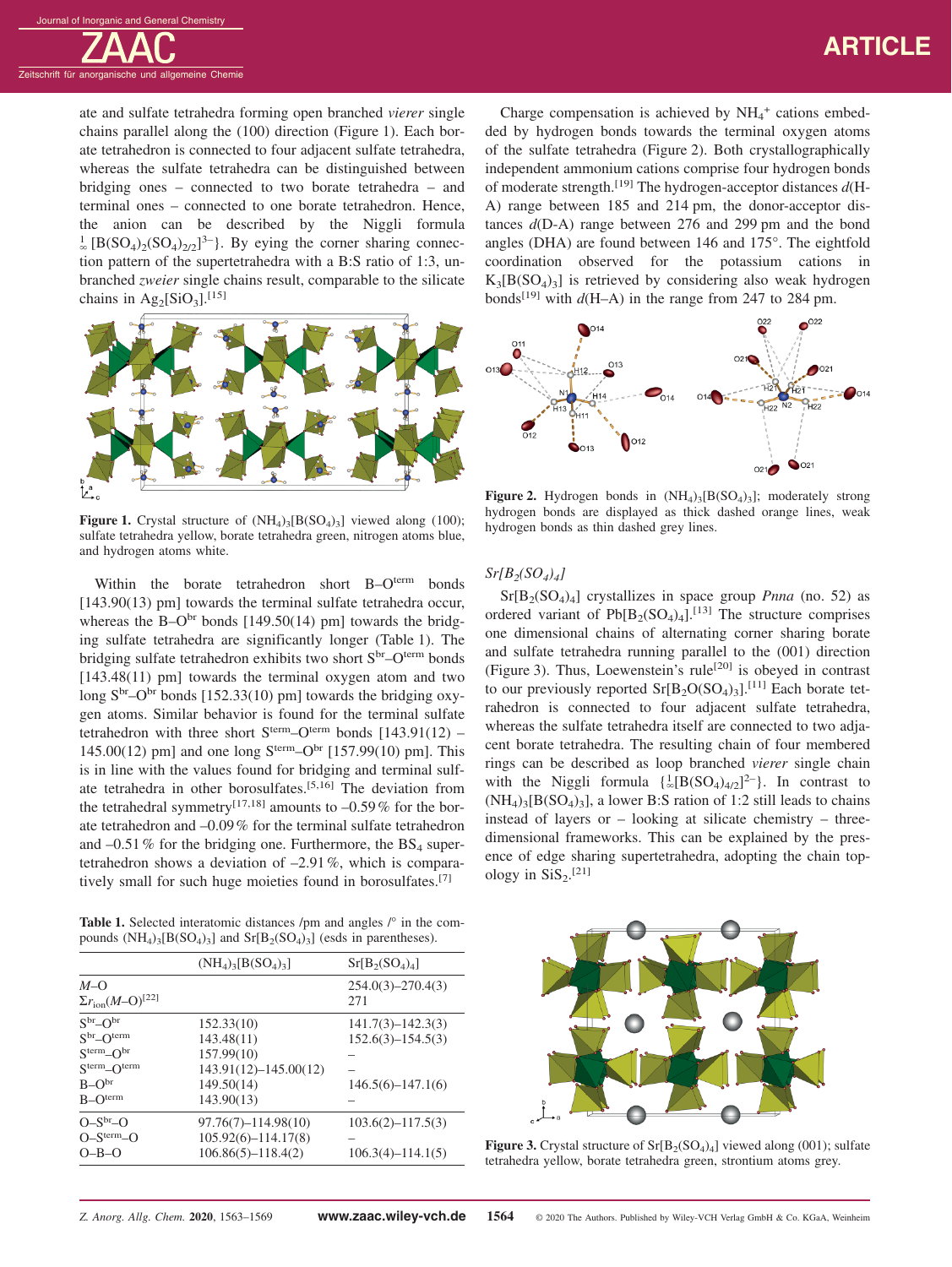

**Figure 4.** (a) Distorted square antiprismatic coordination of Sr and (b) extended coordination environment.

In the borate tetrahedron the bond lengths B–O are in the range of  $146.5(6) - 147.1(6)$  pm (Table 3). Within the sulfate tetrahedra shorter  $S-O<sup>br</sup>$  bonds with values of  $141.7(3)$ - $142.3(3)$  pm and longer S–O<sup>term</sup> bonds with values between 152.6(3)–154.5(3) pm are observed. All tetrahedra can be classified as regular ones, as the deviation from the tetrahedral symmetry<sup>[17,18]</sup> for the borate tetrahedron is  $-0.49\%$  and for the sulfate tetrahedra between  $-0.15$  and  $-0.50\%$ . The higher rigidity within the edge sharing  $BS_4$  supertetrahedron lead to a deviation of –6.38%, which is larger than for the more flexible corner sharing supertetrahedron in  $(NH_4)_{3}[B(SO_4)_3]$ . The charge compensating strontium cations are located on the special Wyckoff position 4*c*. Herein, the single crystallographically independent site is fully occupied, whereas in  $Pb[B_2(SO_4)_4]$  the metal cations are disordered, which leads to two crystallographically independent sites (both on 4*c*) with occupation factors of 94.4 and  $5.6\%$ , respectively.<sup>[13]</sup> They are coordinated by eight oxygen atoms stemming from the four adjacent chains (Figure 4). The Sr–O distances range between  $254.0(3)$  and  $270.4(3)$  pm and are hence within the sum of the ionic radii ( $\Sigma r$ <sub>ion</sub> = 210 pm).<sup>[22]</sup>

Finally, the anionic chains in  $(NH_4)_3[B(SO_4)_3]$  and  $Sr[B_2(SO_4)_4]$  are compared to each other and to their corresponding silicate-analogue structures (Figure 5).

## *MAPLE*

Both crystal structures were checked for their electrostatically consistency by calculations based on the *MAPLE* (*MA*delung *P*art of *L*attice *E*nergy) concept.[23–25] The *MAPLE* values for  $(NH_4)_3[B(SO_4)_3]$  and  $Sr[B_2(SO_4)_4]$  were calculated and compared to the values of their binary, ternary and quaternary constituents like  $SO_3$ <sup>[26]</sup>  $B_2S_2O_9$ <sup>[27]</sup>  $(NH_4)_2SO_4^{[28]}$  and SrSO4, [29] respectively. Both presented structures show a deviation well below 1% and thus show electrostatic consistency (Table 2).

**Table 2.** Calculated *MAPLE* values for  $(NH_4)_{3}[B(SO_4)_3]$  and  $Sr[B_2(SO_4)_4]$  compared to the sum of the *MAPLE* values for  $B_2S_2O_9$ ,  $SO_3$  and  $(NH_4)_2SO_4$  or  $SrSO_4$ .

| $2(NH_4)$ <sub>3</sub> [B(SO <sub>4</sub> ) <sub>3</sub> ]<br>$MAPLE = 284320 kJ/mol^{-1}$<br>$(\Delta = 0.4\%)$ | $3(NH_4)_2SO_4^{[28]} + B_2S_2O_9^{[27]} + SO_3^{[26]}$<br>$MAPLE = 283291 kJ \cdot mol^{-1}$ |
|------------------------------------------------------------------------------------------------------------------|-----------------------------------------------------------------------------------------------|
| $Sr[B2(SO4)4]$<br>$MAPLE = 145390 \text{ kJ·mol}^{-1}$<br>$(\Delta = 0.4\%)$                                     | $SrSO4[29] + B2S2O9[27] + SO3[26]$<br>$MAPLE = 144868 \text{ kJ·mol}^{-1}$                    |

### *Vibrational Spectroscopy*

The results of Fourier-transformed infrared (FT-IR) spectroscopy confirm the presence of borate and sulfate tetrahedra



**Figure 5.** (a) Open branched *vierer* single chain and (c) corner sharing BS<sub>4</sub> supertetrahedra (mint green) in  $(NH_4)_3[B(SO_4)_3]$ , (b) loop branched *vierer* single chain and (d) edge sharing BS<sub>4</sub> supertetrahedra (mint green) in Sr[B<sub>2</sub>(SO<sub>4</sub>)<sub>4</sub>]; (e) unbranched *zweier* single chain (silicate tetrahedra: blue) in  $Ag_2[SiO_3]$  and (f) edge sharing  $SiS_4$  tetrahedra (grey) in  $SiS_2$ .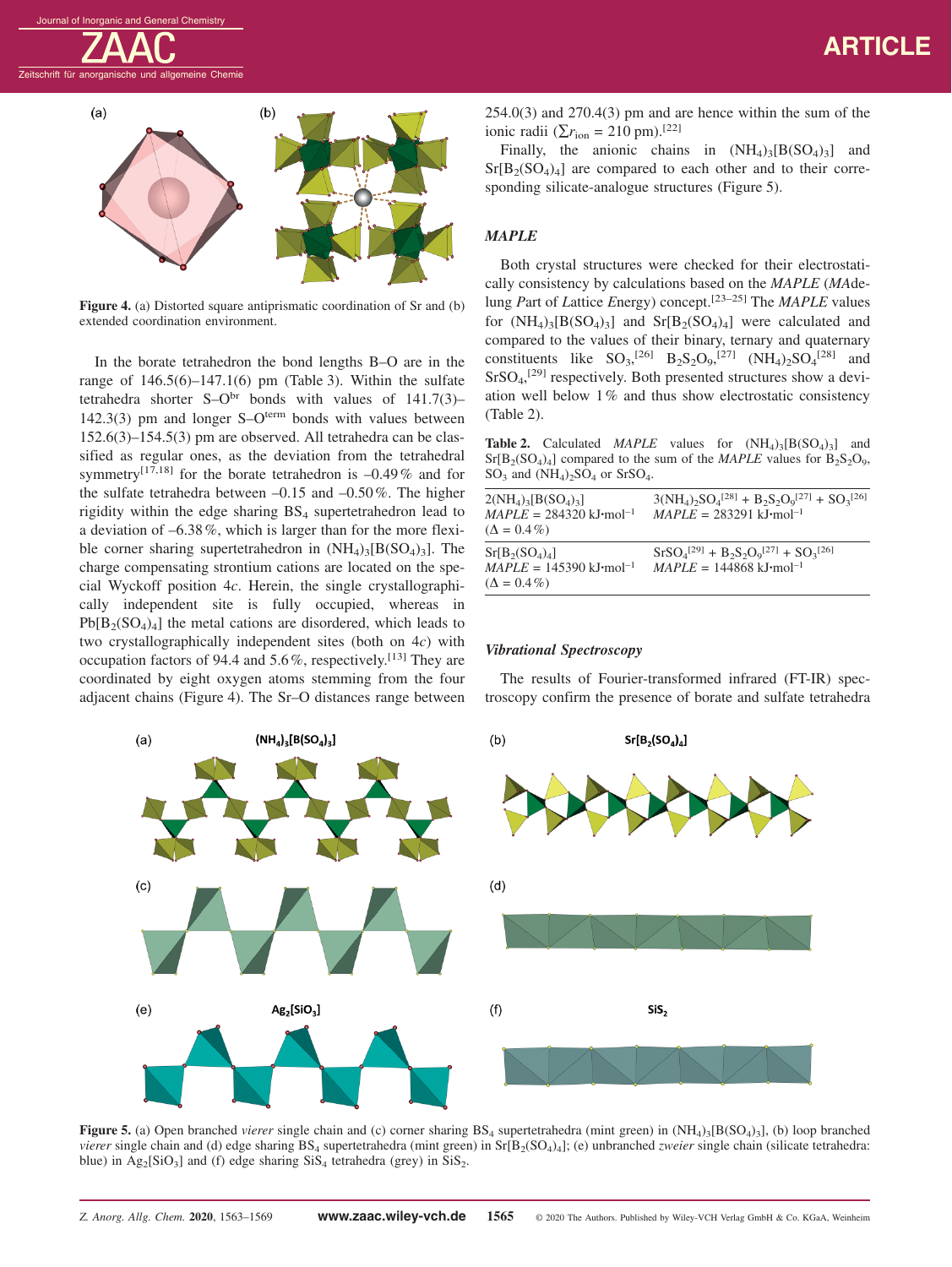in both crystal structures,  $(NH_4)_{3} [B(SO_4)_3]$  and  $Sr[B_2(SO_4)_4]$ , and are in good agreement with reported data of structurally similar borosulfates.<sup>[5,13]</sup> The infrared spectrum of  $(NH_4)_{3}[B(SO_4)_3]$  is depicted in Figure 6 and shows striking similarities to  $K_3[B(SO_4)_3]$ . Furthermore, a tentative assignment based on the calculations on  $Ag[B(SO_4)_2]$  is made, as the chains solely contain sulfate and borate tetrahedra.<sup>[30]</sup>



**Figure 6.** Infrared spectrum of  $(NH_4)_{3} [B(SO_4)_3]$  in the range of 4000 to 400 cm<sup>-1</sup>, with an inset in the range of 1600 to 400 cm<sup>-1</sup>.

As reported in literature, the N-H modes of the  $NH_4^+$  cation are found around  $3200 \text{ cm}^{-1}$ .<sup>[7]</sup> The asymmetric stretching vibrations  $v_{asym}(S-O)$  can be found in the region 1420– 1190 cm<sup>-1</sup>, while the bands at 1060 and 1020 cm<sup>-1</sup> can be assigned to the symmetric stretching vibrations  $v_{sym}(B-O)$ . Symmetric stretching vibrations  $v_{sym}(S-O)$  and asymmetric bending vibrations  $\delta_{\text{asym}}$ (OSO) are recorded in the region between 920 and 694  $cm^{-1}$ . Below 650  $cm^{-1}$  bending vibrations of the sulfate and borate tetrahedra dominate the spectrum.

In Figure 7 the infrared spectrum of  $Sr[B_2(SO_4)_4]$  is shown (full spectrum in Figure S1, Supporting Information). Due to the same anionic chains in Ag[B(SO<sub>4</sub>)<sub>2</sub>] and Cu[B<sub>2</sub>(SO<sub>4</sub>)<sub>4</sub>], the bands are assigned to calculations therein.<sup>[30,31]</sup> The region between 1450 and 1100  $cm^{-1}$  can be assigned to asymmetric stretching vibrations  $v_{asym}(S-O)$ , with two sharp bands at  $1342$  cm<sup>-1</sup> and  $1207$  cm<sup>-1</sup>. Symmetric and asymmetric stretching vibrations  $v(B-O)$  can be found at 1078 and 1020 cm<sup>-1</sup>, respectively. The bands at 985 and 873  $cm^{-1}$  are attributed to bending vibrations δ(OBO), whereas a symmetric bending vibration  $v_{\text{asym}}(S-O)$  is visible at 925 cm<sup>-1</sup>. Asymmetric bending vibrations δ(OBO) and δ(SOB) occur at 663 and 621 cm<sup>-1</sup>, respectively. Collective bending vibrations δ(OBO/OSO) dominate the spectrum between  $542$  and  $519$  cm<sup>-1</sup> and asymmetric bending vibrations  $\delta$ (OSO) are assigned to the bands below  $500 \text{ cm}^{-1}$ .

#### *Thermal Analysis*

Thermal analysis on borosulfates sometimes yield further compounds, e.g. in  $K_3[B(SO_4)_3]$ , a thermal decomposition



**Figure 7.** Infrared spectrum of  $Sr[B_2(SO_4)_4]$  in the range of 1600 to  $400 \text{ cm}^{-1}$ .

towards the lower condensed borosulfate  $K_5[B(SO_4)_4]$  was reported.<sup>[5]</sup> Hence, the motivation of the thermal analysis on the structurally similar  $(NH_4)_3[B(SO_4)_3]$  was to check, whether a comparable decomposition would yield the hitherto unknown  $(NH_4)_{5} [B(SO_4)_4].$ 

As seen in Figure 8,  $(NH<sub>4</sub>)<sub>3</sub>[B(SO<sub>4</sub>)<sub>3</sub>]$  decomposes in two overlapping steps starting at 320 °C. The total observed mass loss of 87.3 wt% can be explained well by the expulsion of  $3 \text{ mol } SO_3$ ,  $3 \text{ mol } NH_3$  and  $1.5 \text{ mol } H_2O$  per mole  $(NH_4)_{3}[B(SO_4)_3]$  with a calculated mass loss of 90.1 wt%. The slight deviation may be due to residual  $B_2O_3$  caused by a small excess during the synthesis. The larger first step indicates that the release of  $SO_3$  precedes the release of  $NH_3$  and  $H_2O$ . The complete decomposition can be assumed according to the following reaction equation:

$$
(NH_4)_3[B(SO_4)_3] \to 0.5 B_2O_3 + 3 SO_3(g) + 3 NH_3(g) + 1.5 H_2O(g)
$$



**Figure 8.** Thermal analysis of  $(NH_4)_3[B(SO_4)_3]$  in a nitrogen atmosphere with a heating rate of 10 K**·**min–1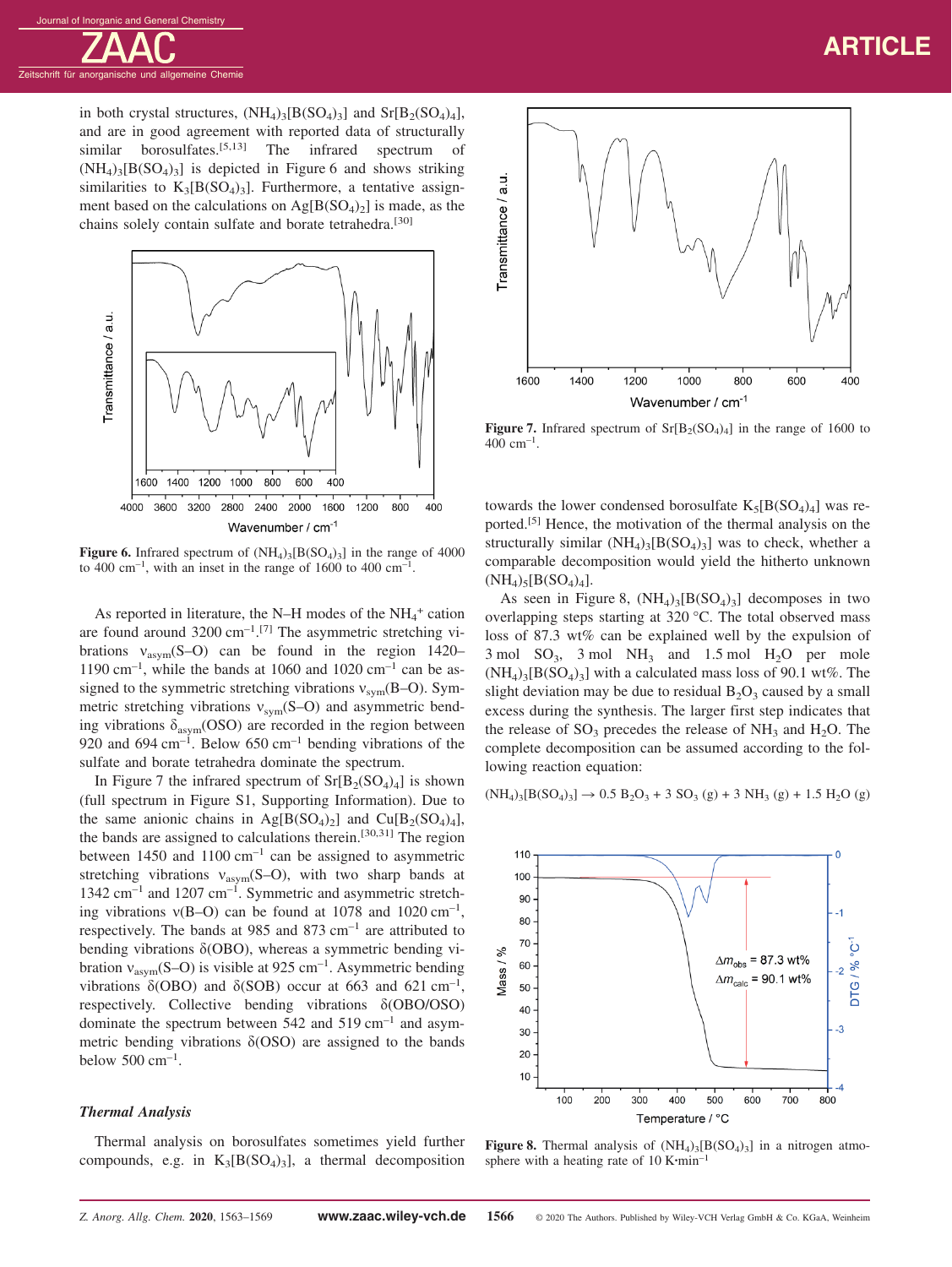

**Figure 9.** Thermal analysis of  $Sr[B_2(SO_4)_4]$  under nitrogen atmosphere with a heating rate of 5 K**·**min–1.

Furthermore, the thermal behavior of  $Sr[B_2(SO_4)_4]$  was investigated (Figure 9). The compound starts to decompose at 400 °C according to the following reaction scheme:

 $Sr[B_2(SO_4)_4] \rightarrow SrSO_4 + B_2O_3 + 3 SO_3$  (g)

The corresponding calculated mass loss of 48.7 wt% due to the evaporation of three moles  $SO_3$  per mole  $Sr[B_2(SO_4)_4]$  is in excellent accordance with the observed one of 48.5 wt%. The presence of  $SrSO<sub>4</sub>$  as only crystalline residue was proven by powder XRD (Figure S2, Supporting Information).

These findings rule out the thermal decomposition of  $(NH_4)_{3} [B(SO_4)_3]$  towards the lower condensed borosulfate  $(NH_4)_{5} [B(SO_4)_4]$ , as well as the decomposition of  $Sr[B_2(SO_4)_4]$  towards  $Sr[B_2O(SO_4)_3]$ . However, a thermal treatment of  $Sr[B_2(SO_4)_4]$  in the mother liquor at 300 °C, yields a transformation towards  $Sr[B_2O(SO_4)_3]$  (Figure S3, Supporting Information). Presumably, the excess of sulfuric acid and oleum embanks the release of  $SO<sub>3</sub>$  in a manner, that  $Sr[B_2O(SO_4)_3]$  can form.

# **Conclusions**

Herein, we reported the crystal structures of  $(NH_4)_3[B(SO_4)_3]$ , crystallizing homeotypic to  $K_3[B(SO_4)_3]$  as well as  $Sr[B_2(SO_4)_4]$ , which crystallizes as an ordered variant of  $Pb[B_2(SO_4)_4]$ . We classify both compounds as conventional borosulfates with anionic chains. However, their connection patterns differ from open branched *vierer* single chains or corner sharing supertetrahedra, respectively, in  $(NH_4)_{3} [B(SO_4)_3]$ to loop branched *vierer* single chains or edge sharing supertetrahedra, respectively, in  $Sr[B_2(SO_4)_4]$ . This difference originates from the different synthesis approaches and is in accordance with previous results: edge sharing supertetrahedra were up to now solely obtained by solvothermal approaches using oleum, precipitations in oleum or decompositions of borosulfates comprising disulfate groups, e.g.  $A[B(S_2O_7)_2]$  ( $A = NH_4$ , Na, K). Corner sharing supertetrahedra were achieved by open vessel reactions with sulfuric acid or solid state syntheses using metal disulfates.

Thermal analysis on  $(NH_4)_{3}[B(SO_4)_3]$  showed, that a straight thermal decomposition towards  $(NH<sub>4</sub>)<sub>5</sub>[B(SO<sub>4</sub>)<sub>4</sub>]$  is not possible, whereas  $Sr[B_2(SO_4)_4]$  can only be decomposed towards  $Sr[B_2O(SO_4)_3]$  in an excess of the mother liquor present. This is in good agreement with reported results on  $Mg[B_2(SO_4)_4]$ , where the evaporation of the mother liquor also yielded a borosulfate containing B-O-B-bridges, namely  $Mg_4[B_2O(SO_4)_6].$ 

To sum up, these findings suggest a possible decomposition of known borosulfates, comprising edge sharing supertetrahedra towards borosulfates containing B–O–B bridges, and point out once more the vast structural diversity of borosulfates – even within a considered cation.

### **Experimental Section**

**Synthesis:**  $(NH_4)$ <sub>3</sub> $[B(SO_4)$ <sub>3</sub> $]:$  3 mmol  $(0.3964 \text{ g})$  of  $(NH_4)$ <sub>2</sub> $SO_4$  and 2.2 mmol  $(0.1360 \text{ g})$  of  $B(OH)$ <sub>3</sub> were transferred to a porcelain crucible. 2 mL  $H_2SO_4$  and 0.2 mL oleum (65% SO<sub>3</sub>) were added and the crucible was placed in a muffle furnace inside a fume hood, applying the following heating program: heating to 300  $\degree$ C within 3 h, holding this temperature for 24 h, followed by rapid cooling.  $(NH_4)_{3}[B(SO_4)_3]$ was obtained quantitatively as phase pure, colorless, slightly moisture sensitive crystals.  $Sr[B_2(SO_4)_4]$  was synthesized in analogy to  $Ca[B_2(SO_4)_4]$ .<sup>[10]</sup> 0.5 mmol (0.0738 g) of SrCO<sub>3</sub>, 1.6 mmol (0.0989 g) of B(OH)<sub>3</sub>, 0.2 mL H<sub>2</sub>SO<sub>4</sub> and 0.8 mL oleum (65% SO<sub>3</sub>) were transferred into a silica glass ampule (outer diameter: 1.2 cm, wall thickness: 0.1 cm, length: 15 cm). The fused ampule was transferred to a muffle furnace and the following heating program was applied: heating to 180 °C within 3 h, holding this temperature for 24 h and cooled down to room temperature within 25 h. Colorless single crystals were formed in the acid. The ampules were opened after cooling down with liquid nitrogen. The excess acid was decanted and the crystals were washed with dry acetonitrile and vacuum filtered. The yield was almost quantitative and the moisture sensitive crystals were transferred into an argon glove box. The phase-purity of  $(NH<sub>4</sub>)<sub>3</sub>[B(SO<sub>4</sub>)<sub>3</sub>]$  and  $Sr[B_2(SO_4)_4]$  was confirmed by Rietveld refinements (Figure 10).



**Figure 10.** Rietveld refinement of  $(NH_4)_{3}[B(SO_4)_3]$  (top) and  $Sr[B<sub>2</sub>(SO<sub>4</sub>)<sub>4</sub>]$  (bottom); measured (black line) and calculated (red line) powder diffraction pattern; theoretical reflection positions (green vertical bars) and the difference plot (blue line).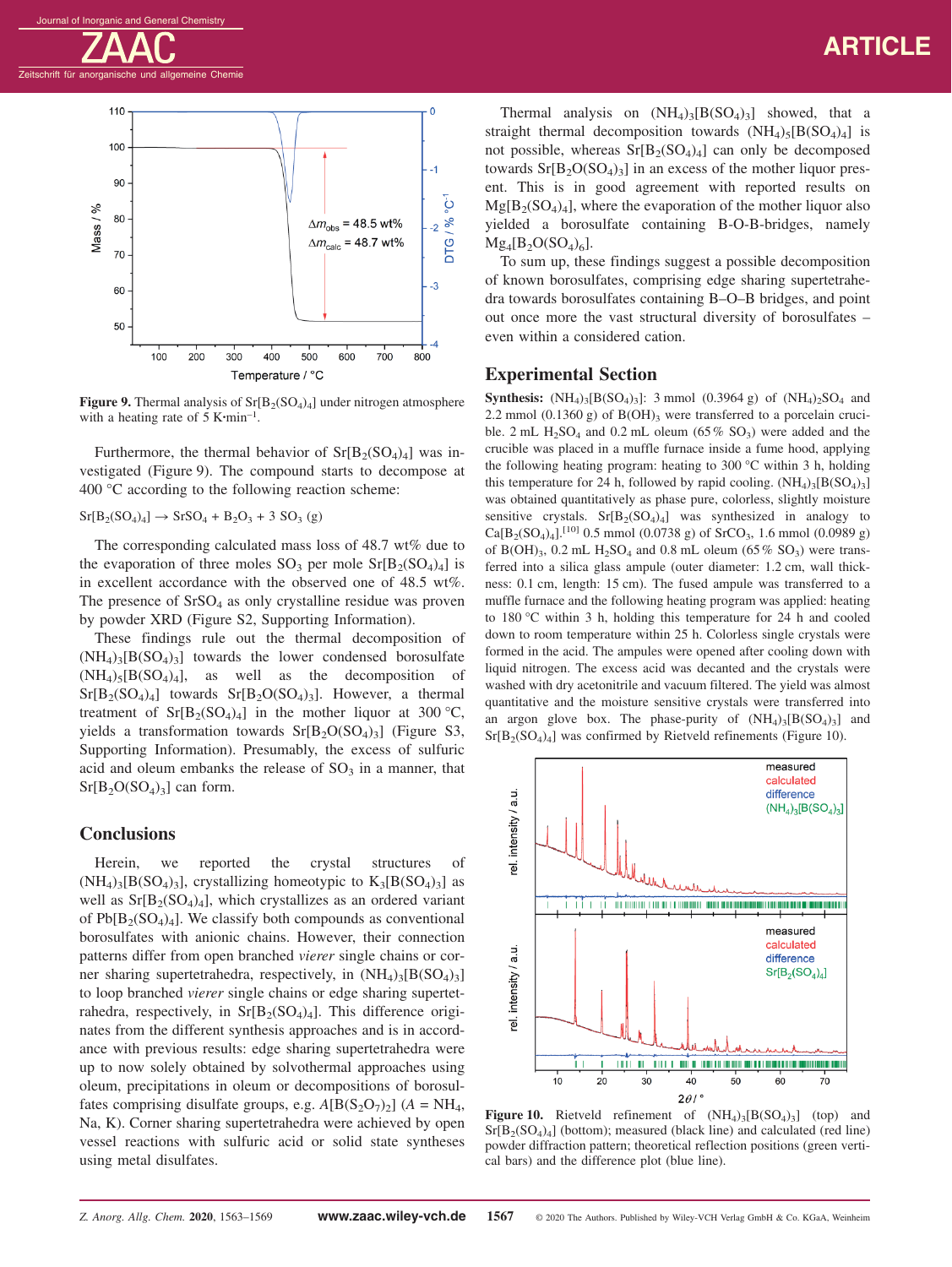

**Crystal Structure Determination:** Single-crystals were transferred into perfluorated polyether and selected for single-crystal XRD. Diffraction data for all compounds were collected with a Bruker D8 Venture diffractometer using Mo- $K_a$  radiation ( $\lambda = 0.71073$  Å). The temperature was adjusted with a nitrogen flow (Oxford Cryosystems). The absorption correction was performed employing the multi-scan method;[32] then the crystal structures were solved with direct methods within the SHELXS program<sup>[33]</sup> and refined by the full-matrix leastsquares technique within the SHELXTL program.[34] The position of the hydrogen atoms in  $(NH_4)_3[B(SO_4)_3]$  was located by peaks in the difference Fourier map and fixed to nitrogen with a bond length of 99(1) pm.  $Sr[B_2(SO_4)_4]$  was refined as pseudo merohedral twin applying the twin law  $(0 1 0 1 0 0 0 0 -1)$ . Further details of the crystal structure investigations discussed in this contribution are listed in Table 3 as well as in Tables S1–S4 (Supporting Information).

|  |  |  |                                                                                                                                          | <b>Table 3.</b> Crystal data and details of the structure refinements of |  |
|--|--|--|------------------------------------------------------------------------------------------------------------------------------------------|--------------------------------------------------------------------------|--|
|  |  |  | $(NH_4)$ <sub>3</sub> [B(SO <sub>4</sub> ) <sub>3</sub> ] and Sr[B <sub>2</sub> (SO <sub>4</sub> ) <sub>4</sub> ] (esds in parantheses). |                                                                          |  |

|                                                     | $(NH_4)_3[B(SO_4)_3]$     | $Sr[B_2(SO_4)_4]$            |
|-----------------------------------------------------|---------------------------|------------------------------|
| Temperature /K                                      | 200(2)                    | 250(2)                       |
| Molar weight /g·mol <sup>-1</sup>                   | 353.12                    | 493.48                       |
| Crystal system                                      | orthorhombic              | orthorhombic                 |
| Space group                                         | <i>Ibca</i> (no. 73)      | <i>Pnna</i> (no. 52)         |
| $a$ /pm                                             | 728.58(3)                 | 1257.4(4)                    |
| $b$ /pm                                             | 1470.84(7)                | 1242.1(4)                    |
| $c$ /pm                                             | 2270.52(11)               | 731.9(2)                     |
| Volume $/10^6$ pm <sup>3</sup>                      | 2433.15(19)               | 1143.1(6)                    |
| Ζ                                                   | 8                         | $\overline{4}$               |
| Calculated density $D_{x}$<br>$g$ ·cm <sup>-3</sup> | 1.928                     | 2.867                        |
| Absorption coefficient $\mu$ /<br>$mm^{-1}$         | 0.677                     | 5.550                        |
| F(000)                                              | 1456                      | 960                          |
| Diffractometer                                      | Bruker D8 Venture         | Bruker D8 Ven-               |
|                                                     |                           | ture                         |
| Radiation $(\lambda / \tilde{A})$                   | 0.71073                   | 0.71073                      |
| Absorption correction                               | multi-scan                | multi-scan                   |
| Theta range $\sqrt{\ }$                             | $2.770 < \theta < 33.045$ | $2.305 < \theta <$<br>26.466 |
| Index range $h/k$ (min./                            | $-11/10 - 13/22 - 32/$    | $-15/15 - 15/15 - 6/$        |
| $max.$ )                                            | 34                        | 9                            |
| Reflections collected                               | 13656                     | 10124                        |
| Independent reflections                             | 2314                      | 1221                         |
| Observed reflections $(I >$                         | 1964                      | 919                          |
| $2\sigma$ )                                         |                           |                              |
| Refined parameters/re-                              | 106/6                     | 107/0                        |
| straints                                            |                           |                              |
| $R_{\text{int}}$                                    | 0.0383                    | 0.0824                       |
| $R_1$ (all data)                                    | 0.0426                    | 0.0569                       |
| $wR_2$ (all data)                                   | 0.0908                    | 0.0705                       |
| GooF                                                | 1.087                     | 1.013                        |
| Residual electron density                           | $-0.502/0.626$            | $-0.626/0.572$               |
| min./max. /e $\rightarrow$ Å <sup>-3</sup>          |                           |                              |

Further details of the crystal structures investigations may be obtained from the Fachinformationszentrum Karlsruhe, 76344 Eggenstein-Leopoldshafen, Germany (Fax: +49-7247-808-666; E-Mail: crysdata@fizkarlsruhe.de, http://www.fiz-karlsruhe.de/request for deposited data. html) on quoting the depository numbers CSD-1987105 for  $Sr[B_2(SO_4)_4]$  and CSD-1987106 for  $(NH_4)_3[B(SO_4)_3]$ .

**X-ray Powder Diffraction:** The samples were ground and filled into a Hilgenberg glass capillary (outer diameter 0.3 mm, wall thickness 0.01 mm) inside a glovebox. The data was collected with a Bruker D8 Advance diffractometer with Cu- $K_a$  radiation ( $\lambda = 154.184$  pm) with a

1D LynxEye detector. Rietveld refinement was done using the program TOPAS V.[35] Details on the Rietveld refinement are displayed in Table S5 (Supporting Information).

**Infrared Spectroscopy:** The infrared spectra were recorded using a Bruker EQUINOX 55 FT-IR spectrometer equipped with a platinum ATR setup in a range of  $4000-400$  cm<sup>-1</sup>.

**Thermal Analysis:** The thermogravimetric analysis was done in alumina crucibles employing a NETZSCH STA 409 PC Luxx in a nitrogen atmosphere and a heating ramp of 10 K**·**min–1 and 5 K**·**min–1, respectively.

**Supporting Information** (see footnote on the first page of this article): The supporting information contains crystallographic tables of both compounds, details on the Rietveld refinement, the full IR spectrum of  $Sr[B_2(SO_4)_4]$  and powder XRD pattern of the decomposed samples of  $Sr[B_2(SO_4)_4]$ .

# **Acknowledgements**

The authors thank the Deutsche Forschungsgemeinschaft (DFG) for financial support under the project HO 4503/5–1. P.N. thanks the Fonds der Chemischen Industrie (FCI) for a Ph.D. fellowship. Open access funding enabled and organized by Projekt DEAL.

**Keywords:** Borosulfates; Structure elucidation; Ammonium; Strontium; Thermal analysis

#### **References**

- [1] F. Liebau, *Structural Chemistry of Silicates*, Springer, Heidelberg, **1985**.
- [2] J. Bruns, H. A. Höppe, H. Hillebrecht, M. Daub, H. Huppertz, *Chem. Eur. J.* **2020**, doi: 10.1002/chem.201905449.
- [3] F. Stadler, O. Oeckler, J. Senker, H. A. Höppe, P. Kroll, W. Schnick, *Angew. Chem. Int. Ed.* **2005**, *44*, 573.
- [4] H. A. Höppe, K. Kazmierczak, M. Daub, K. Förg, F. Fuchs, H. Hillebrecht, *Angew. Chem. Int. Ed.* **2012**, *51*, 6255.
- [5] M. Daub, K. Kazmierczak, P. Gross, H. Höppe, H. Hillebrecht, *Inorg. Chem.* **2013**, *52*, 6011.
- [6] M. Daub, H. Hillebrecht, *Eur. J. Inorg. Chem.* **2015**, *2015*, 4176.
- [7] M. Daub, H. A. Höppe, H. Hillebrecht, *Z. Anorg. Allg. Chem.* **2014**, *640*, 2914.
- [8] M. Daub, K. Kazmierczak, H. A. Höppe, H. Hillebrecht, *Chem. Eur. J.* **2013**, *19*, 16954.
- [9] P. Netzsch, P. Gross, H. Takahashi, H. A. Höppe, *Inorg. Chem.* **2018**, *57*, 8530.
- [10] J. Bruns, M. Podewitz, M. Schauperl, B. Joachim, K. R. Liedl, H. Huppertz, *Chem. Eur. J.* **2017**, *23*, 16773.
- [11] P. Netzsch, P. Gross, H. Takahashi, S. Lotfi, J. Brgoch, H. A. Höppe, *Eur. J. Inorg. Chem.* **2019**, *2019*, 3975.
- [12] P. Gross, A. Kirchhain, H. A. Höppe, *Angew. Chem. Int. Ed.* **2016**, *55*, 4353.
- [13] S. Schönegger, J. Bruns, B. Gartner, K. Wurst, H. Huppertz, *Z. Anorg. Allg. Chem.* **2018**, *644*, 1702.
- [14] R. Kniep, G. Gözel, B. Eisenmann, C. Röhr, M. Asbrand, M. Kizilyalli, *Angew. Chem. Int. Ed. Engl.* **1994**, *33*, 749.
- [15] M. Jansen, K. Heidebrecht, R. Matthes, W. Eysel, *Z. Anorg. Allg. Chem.* **1991**, *601*, 5.
- [16] P. Netzsch, M. Hämmer, P. Gross, H. Bariss, T. Block, L. Heletta, R. Pöttgen, J. Bruns, H. Huppertz, H. A. Höppe, *Dalton Trans.* **2019**, *48*, 4387.
- [17] E. Makovicky, T. Balić-Žunić, *Acta Crystallogr., Sect. B* 1998, *54*, 766.